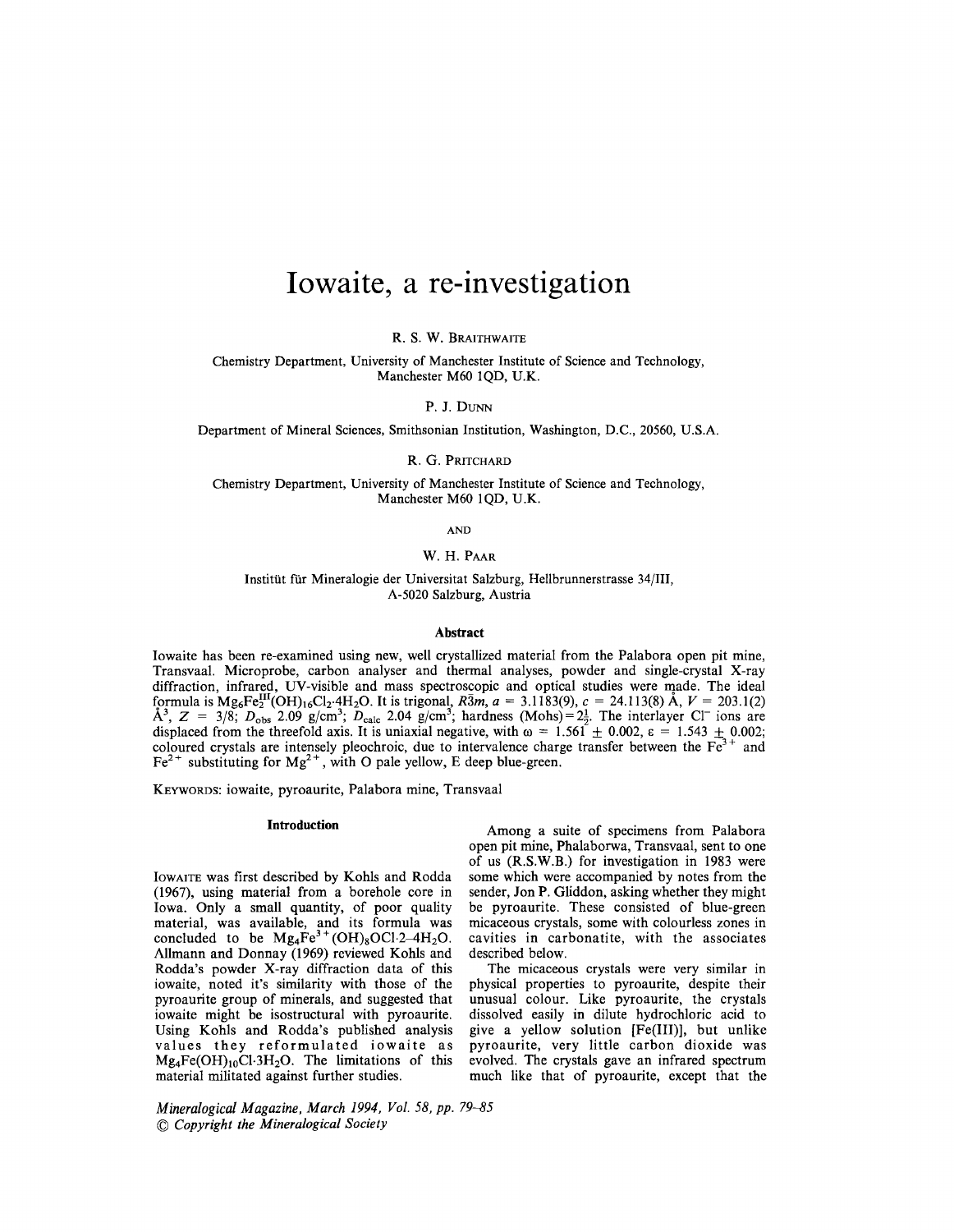strong carbonate  $v_3$  absorption present in the spectrum of pyroaurite is greatly weakened. The X-ray powder diffraction pattern was also shown to be close to that of pyroaurite, but with minor differences, e.g. a small expansion of the  $c$ -axis parameter; it is also close to that of iowaite.

Further studies of this new material have shown that it is indeed similar to pyroaurite, but with chloride taking the place of most of the interlayer carbonate in the latter, and despite some differences in analyses and physical properties, seems to be identical with iowaite. The new material from Palabora mine is far superior to the original iowaite in purity, crystal distinction and size; its greater availability has enabled the current studies to be carried out.

## **Description and occurrence**

The Palabora open pit works parts of the Phalaborwa alkaline complex, the carbonatite portion of which is mined principally for copper, while the ultramafic rocks of the complex vield economic deposits of apatite and vermiculite (Russell *et al.,* 1955; Forster, 1958; Lombaard *et al.,* 1964; Hanekom *et ai.,* 1965; Heinrich, 1970; Palabora staff, 1976).

Iowaite is a late-generation mineral, found in cavities in carbonatite in the lowest current level of the Pa1abora open pit. The carbonatite here is coarse-grained, and consists mainly of white rhombohedral calcite and dolomite with much magnetite, and also biotite, phlogopite and chondrodite. Cavity minerals associated with the iowaite include well-crystallized magnetite in octahedra, sometimes over 1 mm across, and rarely in graphic textures, also excellent crystals of orange chondrodite occasionally reaching 5 mm in length, fine clinochlore crystals to more than 1 cm across, and smaller amounts of brucite, phlogopite, hydrotalcite, white acicular fluoborite, fluorite, apatite, baryte, celestine and antigorite.

In contrast with the Iowa material, the Palabora iowaite is well crystallised, displaying a variety of habits, reminiscent of members of the chlorite group, most commonly six-sided plates, but occasionally rhombohedra, sometimes terminated by basal planes. The platy crystals are usually between  $3 \text{ mm}$  and 1 cm across, but vary considerably in thickness. A few crystals are completely colourless, but most contain bluegreen zones or are completely coloured. Some crystals show a brown alteration rim. Some cavities in the carbonatite are found completely filled with a confused mass of thin plates; in other cases the cavity walls are lined with clusters of thicker, brilliant-faced crystals. A few opaque, dark-coloured plates reach 2 cm across. Elongated rhombohedral or bipyramidal crystals up to approximately 1 mm in length are occasionally found scattered on matrix surfaces, and these display obvious pleochroism due to their presenting a lateral aspect, as do sprinklings of tiny equant rhombohedra < 1 mm across. On a few specimens, iowaite is overlain thinly by calcite, but it is not otherwise overgrown by other species. Many crystals contain inclusions of sharp magnetite octahedra.

## **Optical and physical properties**

The refractive indices were determined by conventional immersion methods. The crystals (all from the same cavity) which were measured, displayed pronounced colour zoning, with a wide blue-green core surrounded by a narrow yellowish zone and an outer colourless rim. Iowaite is optically uniaxial negative, with  $\omega = 1.561 \pm$ 0.002, and  $\varepsilon = 1.543 + 0.002$  (in monochromatic light of  $\lambda = 589$  nm). The vellowish zone has indices approximately 0.003 higher than the core and outer zones. The coloured zones of the crystals show spectacular pleochroism, with 0 pale yellow and E deep blue-green. Kohls and

TABLE1. Comparison of lattice parameters of iowaites with those of pyroaurite

|                  | Iowaite<br>Palabora<br>(Present work) | Iowaite<br>(Kohls and Rodda, 1967; (Ingram and<br>Allmann and Donnay, Taylor, 1967)<br>$1969*)$ | Pyroaurite | Pyroaurite<br>(Allmann, 1968) |
|------------------|---------------------------------------|-------------------------------------------------------------------------------------------------|------------|-------------------------------|
| a, A, c, A, V, A | 3.1183(9)                             | 3.119(5)                                                                                        | 3.13       | 3.1094(2)                     |
|                  | 24.113(8)                             | 24.25(2)                                                                                        | 23.49      | 23.4117(9)                    |
|                  | 203.1(2)                              | 204.3(1.5)                                                                                      | 199.3      | 196.02(3)                     |

\*Misprint in AUmann and Donnay, 1969.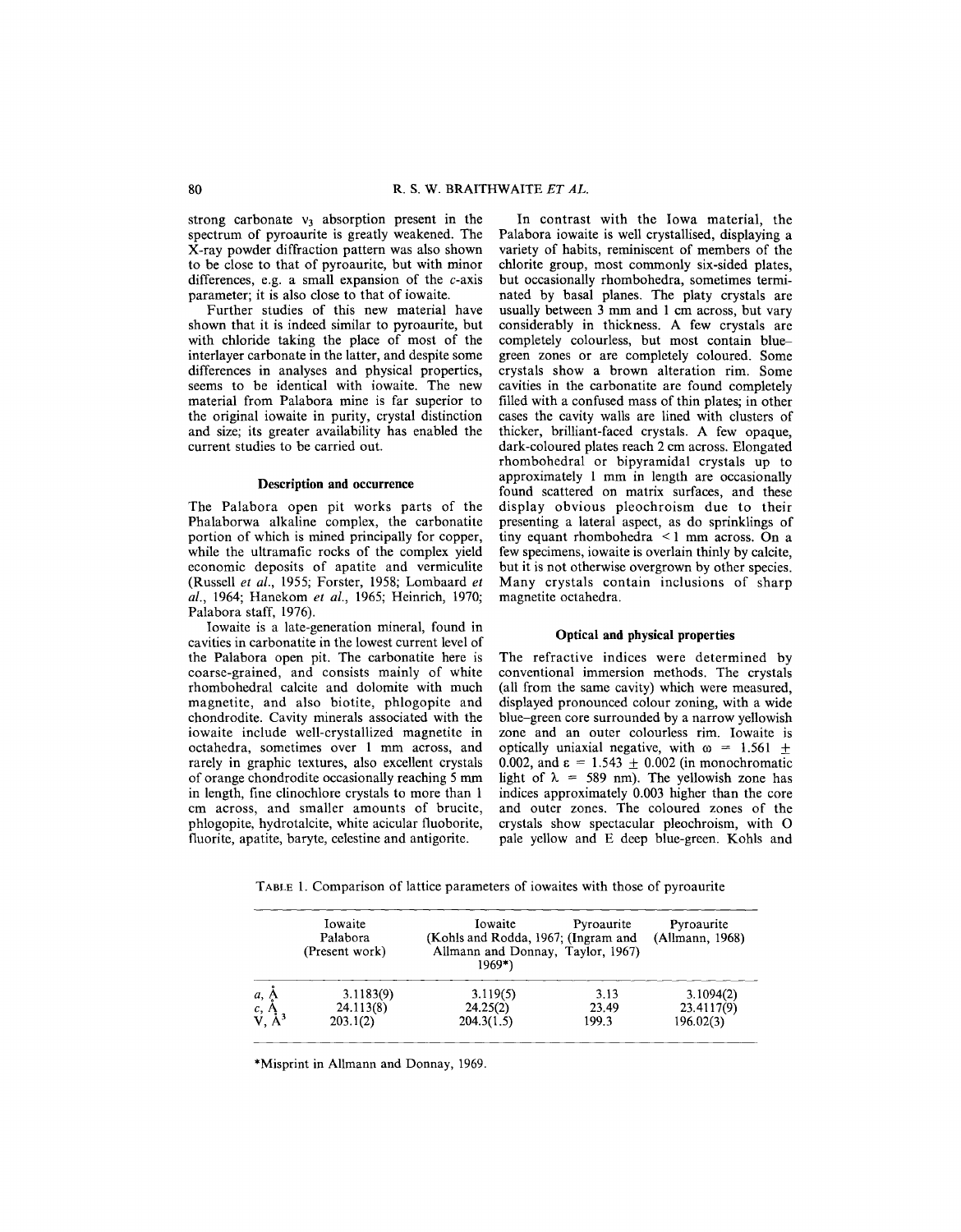# lOWAITE 81

TABLE 2. Atomic co-ordinates and vibrational parameters for iowaite.

| Atomic co-ordinates                                     |                                       |                                          |                     |                    |                                    |
|---------------------------------------------------------|---------------------------------------|------------------------------------------|---------------------|--------------------|------------------------------------|
| x/a                                                     | y/b                                   | z/c                                      |                     |                    |                                    |
| 0<br>0.33333<br>0.33333<br>0.2105(42)                   | 0<br>0.66667<br>0.66667<br>0.7895(42) | 0<br>0.04206(7)<br>0.0670(10)<br>0.16667 |                     |                    |                                    |
| Vibrational parameters                                  |                                       |                                          |                     |                    |                                    |
| $U_{11}$                                                | $U_{22}$                              | $U_{33}$                                 | $U_{23}$            | $U_{13}$           | $U_{12}$                           |
| 0.0077(5)<br>0.0166(7)<br>$0.010(6) (= U)$<br>0.245(21) | 0.077(5)<br>0.0116(7)<br>0.232(21)    | 0.0268(6)<br>0.0191(8)<br>0.046(3)       | 0<br>0<br>0.017(10) | 0<br>0<br>$\bf{0}$ | 0.0039(3)<br>0.0058(4)<br>$\bf{0}$ |
|                                                         |                                       |                                          |                     |                    |                                    |

Rodda (1967) give  $\omega = 1.543 \pm 0.005$  and  $\varepsilon =$ 1.533  $\pm$  0.005 for the Iowa material.

The density of Palabora iowaite was measured by flotation, using about ten microscopically selected fragments free from inclusions, and was found to be 2.09 *g/cm3.* No difference in density between coloured and colourless material was observed.

The Mohs hardness of the Palabora material is  $2\frac{1}{2}$ . Kohls and Rodda (1967) reported  $1\frac{1}{2}$  for their material from Iowa. Iowaite has a micaceous cleavage on {ODD1}.

## **X-ray crystallography**

A hexagonal prismatic crystal of dimensions  $0.3 \times$ 0.3 x 0.3 mm was examined using *Mo-Kcx* radiation ( $\lambda = 0.71073$  Å) with a Nicolet R3m/v diffractometer and a graphite monochromator.

Least-squares refinement on the setting angles of 17 accurately centred reflections yielded the following rhombohedral cell parameters:  $a_{\text{a}} =$ 3.1183(9),  $c = 24.113(8)$  Å,  $V = 203.1(2)$  Å<sup>3</sup>, Z  $=$  3/8. The 844 reflections (0°  $\leq$  0  $\leq$  27°), including those forbidden by rhombohedral centring, were measured using  $\omega$  scans. There were no significant exceptions to the rhombohedral condition, and rotation photographs did not reveal any weak super-lattice reflections. No additional systematic absences were found, and space group *R3m* was selected by comparison with pyroaurite (Ingram and Taylor, 1967; AHmann, 1968). Table 1 gives a comparison of cell dimensions with those of pyroaurite and the Iowa iowaite.

Absorption, Lorentz and polarization corrections were applied prior to merging  $(R<sub>int</sub> = 0.028)$ to give 78 unique reflections ( $\overline{F} \geq 3\sigma(F)$ ). Three intensity standards measured repeatedly during data-collection showed no deterioration.

A difference Fourier analysis with brucite layer positions taken from those of pyroaurite and the Mg:Fe ratio from our chemical analyses revealed a diffuse interlayer peak at *1/3, 2/3, 1/6.* Interpretation of this peak as a combination of  $Cl^-$  and variable O (OH<sup>-</sup>, H<sub>2</sub>O), with occupancies fixed at the analysis value and variable, respectively, led to very high vibrational spread  $(U_{11})$ . A better refinement resulted when the Cl<sup>-</sup>, OH<sup>-</sup>, H<sub>2</sub>O 'atom' was allowed to leave the threefold axis, with a final R =  $0.017$  and R<sub>w</sub> = 0.025, with w =  $2.6022/(\sigma^2(F) + 0.00016F^2)$ . Final positional and vibrational parameters are presented in Table 2 and weighted structure factors in Table 3 (deposited). The calculated density of 2.11  $g \text{ cm}^{-3}$ based on this model  $(CO_3^{2-}$  ignored, OH<sup>-</sup> fixed at 0.48 and  $H_2O$  at 5.5) was close to the measure density of 2.09 g cm<sup>-3</sup> and the value of 2.04 g cm<sup>-3</sup>, for the cell contents from our chemical analyses, suggesting that a higher water content is required in the chemical formula.

The indexed powder patterns presented in Table 4 were recorded using a 57.3 mm Debye-Scherrer camera and Cu-Ka radiation filtered with Ni, without standards, intensities being measured using a microdensitometer. Attempts to obtain better results by using a diffractometer were not successful. This was because of problems with pronounced preferred orientation effects due to particle orientation, this despite trying a number of techniques designed to overcome this problem.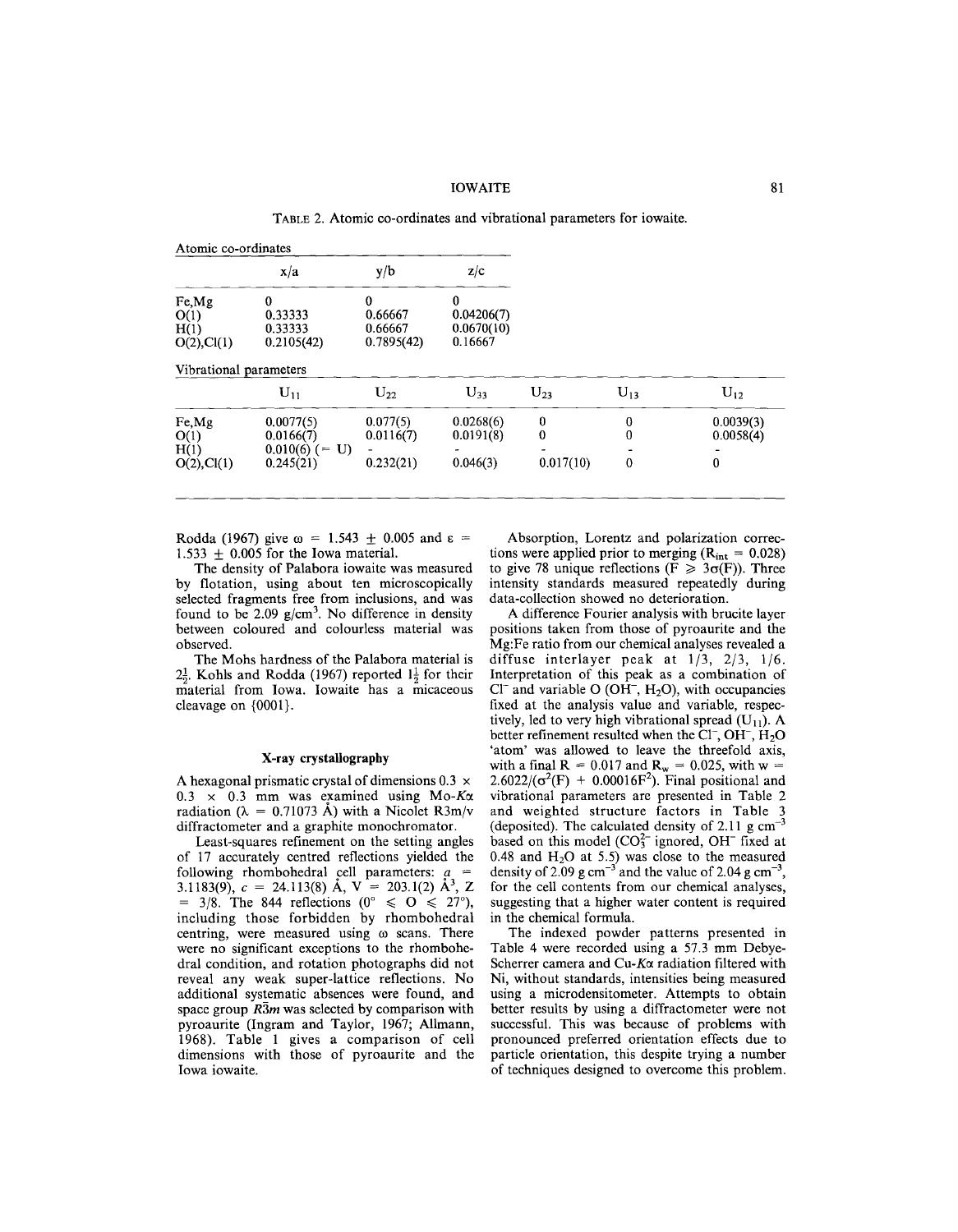|                        |                | Kohls and Rodda (1967)* |                 | Present work      |                    |                |                         |                         |                                                 |
|------------------------|----------------|-------------------------|-----------------|-------------------|--------------------|----------------|-------------------------|-------------------------|-------------------------------------------------|
|                        |                |                         | Type specimen   |                   | Palabora           |                |                         |                         |                                                 |
| $d_{\text{obs}}$ $\AA$ | $I_{\rm meas}$ | $d_{\rm calc}$ A        | $d_{\rm obs}$ A | $I_{\text{meas}}$ | $d_{\text{obs}}$ A | $I_{\rm meas}$ | h                       | k                       | l                                               |
| 8.109                  | 100            | 8.083                   | 7.900           | 10                | 8.043              | 10             | $\bf{0}$                | $\bf{0}$                | 3                                               |
| 4.047                  | 40             | 4.042                   | 3.943           | $\overline{4}$    | 4.040              | 5              | $\bf{0}$                | 0                       | 6                                               |
| 2.697                  | $\leq$ 1       | 2.694                   |                 |                   |                    |                | 0                       | 0                       |                                                 |
| 2.639                  | 17             | 2.637                   | 2.625           | 4                 | 2.637              | 4              | 0                       |                         | $\begin{array}{c} 9 \\ 2 \\ 5 \\ 8 \end{array}$ |
| 2.363                  | 27             | 2.360                   | 2.341           | 4                 | 2.353              | 4              | $\bf{0}$                |                         |                                                 |
| 2.019                  | 23             | 2.017                   | 1.987           | 4                 | 2.014              | 4              | $\bf{0}$                |                         |                                                 |
| 1.805                  | 4              | 1.804                   | 1.773           | >1                | 1.791              | $\leq 1$       | $\mathbf{1}$            | 0                       | $10\,$                                          |
| 1.710                  | 5              | 1.708                   | 1.677           | >1                | 1.705              |                | 0                       |                         | 11                                              |
| 1.560                  | 8              | 1.560                   | 1.552           |                   | 1.566              |                |                         |                         | $\bf{0}$                                        |
| 1.530                  | 13             | 1.531                   | 1.524           |                   | 1.536              | $\overline{2}$ |                         |                         | 3                                               |
| 1.453                  | 5              | 1.455                   | 1.444           | >1                | 1.455              | $\leq$ 1       |                         |                         |                                                 |
| 1.345                  |                | 1.342                   |                 |                   | 1.348              | $\leq$ 1       | $\overline{c}$          | $\bf{0}$                | $\begin{array}{c} 6 \\ 2 \end{array}$           |
| 1.324                  | $\frac{2}{3}$  | 1.322                   |                 |                   | 1.319              | $\leq 1$       |                         | $\bf{0}$                | $16\,$                                          |
| 1.299                  | 3              | 1.301                   | 1.291           | 1                 | 1.307              | $\leq 1$       | $\overline{\mathbf{c}}$ | $\bf{0}$                | 5                                               |
| 1.233                  | 3              | 1.234                   |                 |                   | 1.238              | $\leq$ 1       | $\overline{c}$          | $\pmb{0}$               | 8                                               |
| 1.179                  | $\leq$ 1       | 1.180                   |                 |                   |                    |                | $\bf{0}$                | $\overline{\mathbf{c}}$ | 10                                              |
| 1.154                  | $\overline{c}$ | 1.154                   |                 |                   | 1.155              | $\leq 1$       |                         | $\bf{0}$                | 19                                              |
| 1.016                  | $\leq$ 1       | 1.017                   |                 |                   |                    |                |                         |                         | $\mathbf 2$                                     |
| 1.007                  | $\leq$ 1       | 1.008                   |                 |                   |                    |                | 0                       |                         |                                                 |
| 0.998                  | 1              | 0.999                   |                 |                   |                    |                |                         | $\frac{2}{2}$           |                                                 |
| 0.967                  |                | 0.968                   |                 |                   |                    |                |                         | $\overline{\mathbf{c}}$ | $\begin{array}{c}\n16 \\ 5 \\ 8\n\end{array}$   |
| 0.940                  | $\leq 1$       | 0.941                   |                 |                   |                    |                | 2                       | $\mathbf{1}$            | 10                                              |
| 0.927                  | 3              | 0.928                   |                 |                   |                    |                |                         |                         | 21                                              |
|                        |                | 0.928                   |                 |                   |                    |                | $\bf{0}$                | $\overline{\mathbf{c}}$ | 19                                              |
| 0.901                  | $\leq$ 1       | 0.900                   |                 |                   |                    |                | $\bf{0}$                | $\overline{\mathbf{3}}$ | $\bf{0}$                                        |

|  |  |  | TABLE 4. X-ray powder diffraction data for iowaites |  |  |  |
|--|--|--|-----------------------------------------------------|--|--|--|
|--|--|--|-----------------------------------------------------|--|--|--|

To 0.900 A; as modified by AHmann and Donnay (1969).

The d-spacings obtained from the type specimen (off NMNH  $121706$ ) correspond to a unit cell of *a*  $= 3.104(1)$  and  $c = 23.65(4)$  Å, which indicates a shrinkage (of *a* by 0.5% and *e* by 2.5%) since Kohls and Rodda's (1967) measurements, suggesting a slight loss of material from the interlayer region, probably because of dehydration.

## **Chemistry**

Both colourless and blue-green iowaite dissolve slowly in cold dilute hydrochloric acid with slight effervescence to give a yellow solution due to the presence of Fe(III). They also dissolve in cold dilute nitric acid, and then afford a dense white precipitate with aqueous silver nitrate, indicating the presence of halide ions.

Wavelength-dispersive electron microprobe scans indicated the absence of elements with Z > 9 apart from Fe, Mg and Cl, and massspectrometry indicated the absence of elements with  $Z < 10$  other than H, O, small amounts of C and traces of F (see below).

Blue-green material was quantitatively analysed using electron microprobe, carbon analyser and thermogravimetric analysis methods.

An ARL-SEMQ electron microprobe, utilizing an operating voltage of 15 kV and a sample current of  $0.025 \mu A$ , measured on brass, was used to determine iron, magnesium and chlorine. A hornblende standard was used for the Fe and Mg determinations, and scapolite for the Cl determination, and the data were corrected using a suitable program. Carbon was determined using a Leco carbon analyser. Water, total volatiles and residue were determined by TGA (see below).

The results of these analyses agree well with those calculated for a formula of  $(Mg_{5.9}Fe_{0.1}^{2+})$ - $\text{Fe}_{2}^{3+}(\text{OH})_{16}[\text{Cl}_{1.4}\text{OH}_{0.48}(\text{CO}_{3})_{0.06}]\cdot4\text{H}_{2}\text{O}$  and are shown in Table 5 *(el* those reported for the Iowa material of  $Mg_4Fe^{3+}(\text{OH})_8\text{OC}1.2-4\text{H}_2$ (Kohls and Rodda, 1967) and  $Mg_4Fe(OH)_1$  $Cl(H<sub>2</sub>O)<sub>3</sub>$  (Allmann and Donnay, 1969) and that of pyroaurite,  $Mg_6Fe_2^{3+}(\text{OH})_{16}\text{CO}_3.4\text{H}_2\text{O}$ .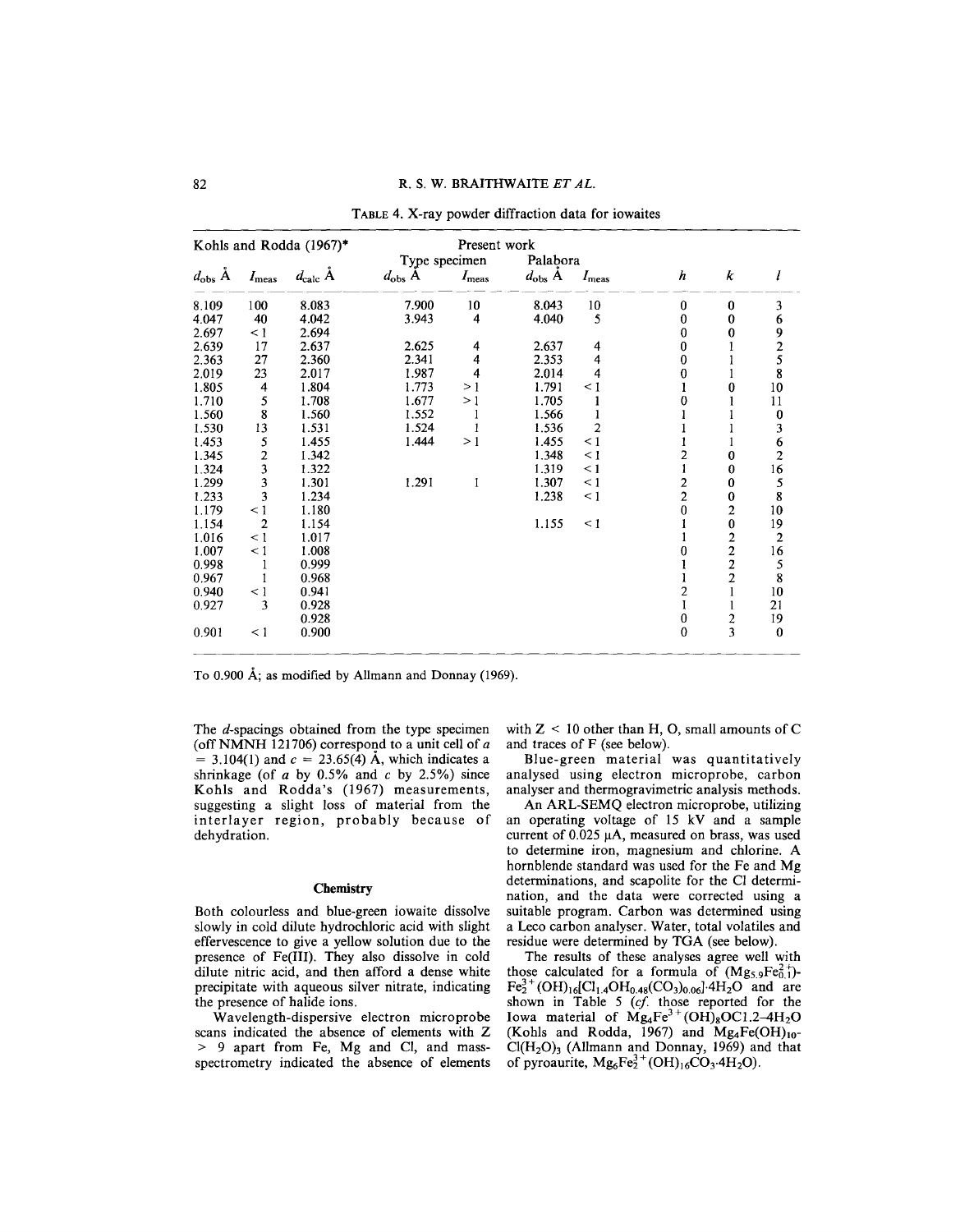TABLE 5. Analyses of iowaite

|                 |      | 2    |
|-----------------|------|------|
| MgO             | 35.3 | 34.9 |
| $Fe2O3$ *       | 24.6 | 24.6 |
| Сl              | 7.0  | 7.3  |
| CO <sub>2</sub> | 0.4  | 0.4  |
| $H2O$ to 200°C  | 11   | 10.6 |
| Total volatiles | 41   | 40.2 |

\*FeO calculated as  $Fe<sub>2</sub>O<sub>3</sub>$ 

1. Found

2. Calculated for  $(Mg_{5.9}Fe_{0.1})Fe_2(0H)_{16}(Cl_{1.4}OH_{0.48}$ - $(CO<sub>3</sub>)<sub>0.06</sub>$ ).4H<sub>2</sub>O

## *Mass spectrometry*

A sample of the new iowaite was submitted to SIMS (Secondary Ion Mass Spectrometry) using FAB (Fast Atom Bombardment). A single crystal, mounted on gold foil, was etched by fast argon atom bombardment for 10 mins. using 40  $\mu$ A at 4 keY, to remove contaminated surface layers, and then submitted to further FAB at 5 mA emission at 2 keY, the positive and negative secondary ions emitted being analysed separately by mass spectrometry. The results show that the only elements present with  $Z < 10$  are H, O, small amounts of C and traces of F. Fluorine is therefore not an important constituent in the chloride site. The presence of major Cl, Fe and Mg were also confirmed.

## *Thermal analysis*

Samples of the Palabora iowaite were submitted to thermogravimetric analysis with a heating rate of 15°C per minute, in a Pt holder, in a static air atmosphere, using a Stanton Redcroft TG 770 thermogravimetric balance fitted with a Pt-Rh thermocouple. After initial problems with decrepitation were overcome, a 5.93 mg sample showed an initial weight loss levelling out near 200°C at 11.0% loss. Further fairly steep weight loss, showing indications of overlapping losses, to about 400°C was followed by a slow loss, which by 1000°C had reached about 41%.

The weight loss to 200°C is accounted for by the loss of interlayer water, and the subsequent losses to overlapping loss of hydroxide water, carbon dioxide and hydrogen chloride. Magnesium hydroxychlorides are known to lose hydrogen chloride on heating. The residue is of a golden yellow-brown colour with no black material visible and is magnetic, so it is probably a mixture of MgO with magnesioferrite, MgFe<sub>2</sub>O<sub>4</sub>, rather than with magnetite.

#### Infrared spectroscopy

The infrared spectra of several samples of Palabora iowaite and of brucite were measured in Nujol and hexachlorobutadiene mulls, between KBr plates, over the range  $400-4000 \text{ cm}^{-1}$ , using a Perkin-Elmer PE 397 grating spectrophotometer.

The spectra resemble those of the related minerals of the hydrotalcite and manasseite groups *(cl* Mumpton *et al.,* 1965), with characteristically broad absorption bands. The O-H stretching absorption, with maximum near 3400  $cm^{-1}$ , ranges from about 2500 to 3900  $cm^{-1}$ . The absorption maximum of the broad H-O-H symmetrical 'scissor' deformation vibration is near 1630 cm<sup>-1</sup>. The carbonate  $v_3$  unsymmetrical stretching absorption is much weaker than in the carbonate members of the group, of course, and shows a maximum at  $1375 \text{ cm}^{-1}$  and a weaker one near  $1450 \text{ cm}^{-1}$ . A further extremely broad absorption stretches from about 1100 to 480  $cm^{-1}$ , with maximum near 570  $cm^{-1}$ , is present in the spectrum of brucite but with maximum near  $450 \text{ cm}^{-1}$ , and is therefore ascribed to metaloxygen vibrations of the brucite layer. No difference was observed between the infrared spectra of the blue-green and colourless zones of the iowaite.

The oriented infrared spectra of very thin cleavage flakes of iowaite and of brucite were measured along their c-axes. The O-H stretching absorption of iowaite in randomly oriented mull samples has much stronger absorbance than that of the H-O-H 'scissor' vibration, but measured along the  $c$ -axis the stretching absorbance is reduced to approximately the same as that of the H-O-H vibration. In the spectrum of brucite, the strong and very sharp O-H stretching absorption at 3700 cm<sup>-1</sup> for randomly oriented material is reduced to practically zero in c-axis oriented measurements. This infrared pleochroism is due to the orientation of the vibrating dipoles of the brucite layer hydroxyls parallel to the  $c$ -axis, thus minimising absorption along this axis. The residual broad O-H stretching absorption in *c* oriented iowaite spectra must be due to that of the interlayer water, oriented across the c-axis. The strong broadening of the O-H stretching absorptions observed in the spectra of iowaite and the other members of the hydrotalcite and manasseite groups is due to strong hydrogen bonding between the interlayer water and the hydrogens of the brucite layer. The O-H stretching vibration of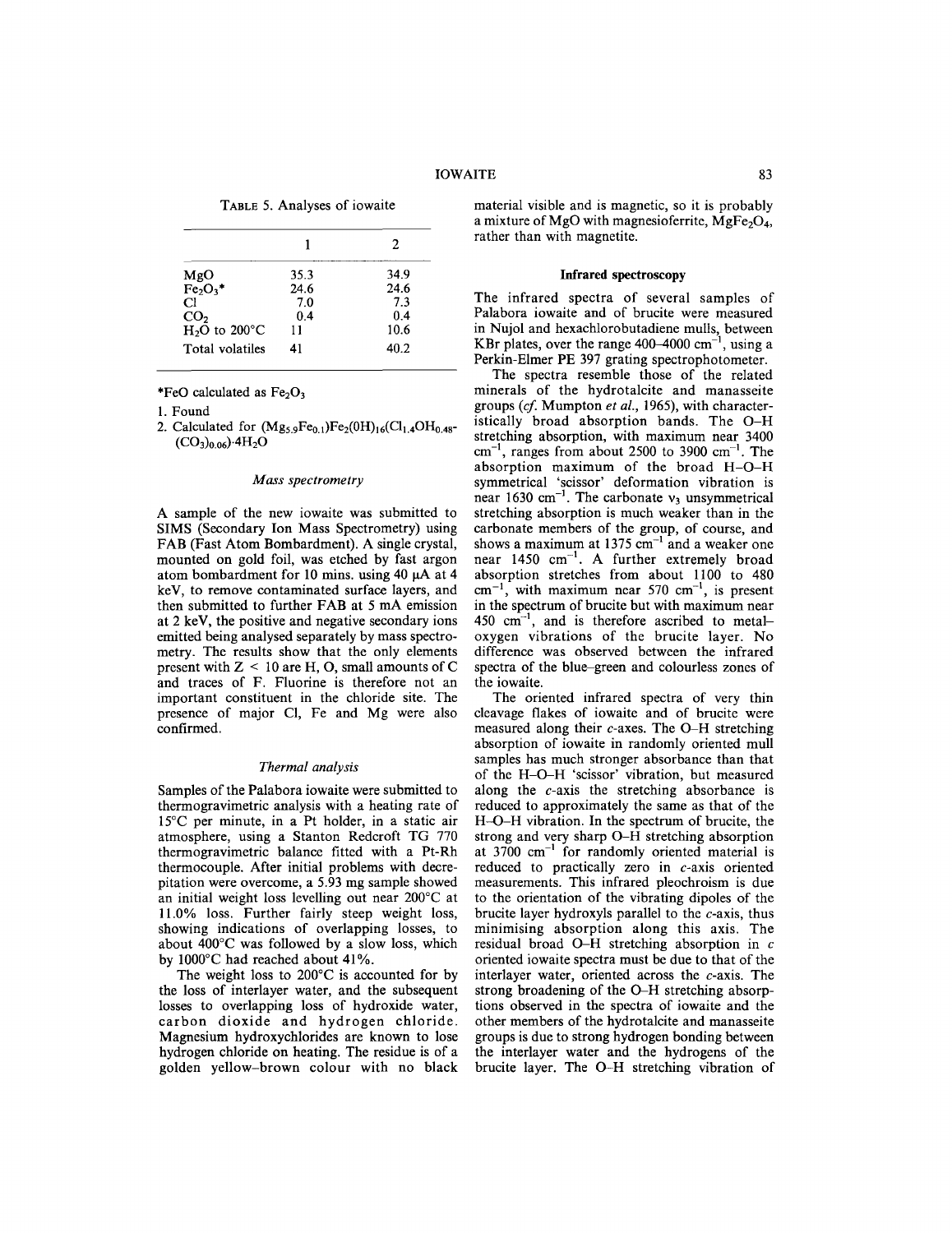brucite is contrastingly very sharp because hydrogen bonding is not possible between brucite layers.

## **Electronic spectroscopy**

The visible-ultraviolet spectra of blue-green and colourless iowaites were measured over the range 200-900 nm along the  $c$ -axis (the optic axis), using a Beckmann Acta M **IV** double-beam spectrophotometer. A mosaic of thin cleavage plates of the relevant material was stuck to a strip of transparent sticky tape, and a similar strip of tape alone was placed in the reference beam. This technique excludes the measurement of extinction coefficients, but good graphic profiles of the spectra were obtained (Fig. 1).

The colour of the blue-green iowaite is seen to be mostly due to a strong broad absorption at 670 nm, typical of an  $Fe^{2+}-Fe^{3+}$  intervalence charge transfer band, responsible for similar colours in many materials. **In** addition, a series of bands is seen in the ultraviolet with maxima in the 275-345 nm region and at 375 and 440 nm, which are probably ligand-metal charge transfer bands. Colourless iowaite displays only one absorption band, with maximum at 285 nm, so most of the absorptions must be due to the excess ferrous iron replacing some magnesium in the brucite layers. The weaker absorption at 495 nm is not likely to be a crystal field transition of  $Fe^{3+}$  (those of  $Fe^{2+}$ lie at longer wavelengths) as the d-d transitions of Fe<sup>3+</sup> are spin forbidden as well as Laporte forbidden, and therefore probably too weak to be visible on our spectra.



FIG. 1. Electronic absorption spectra of iowaites, viewed along the optic axis *(c).*

## *Cause of the pleochroism*

The shortest line between two metal ions in the brucite layer passes midway between two oxygen atoms in the coordination octahedron, and thus lies along the directions of the lobes of the  $t_{2j}$ <br>orbitals. The electron involved in  $Fe^{2+}-Fe^{3+}$ intervalence charge transfer lies in a t<sub>2g</sub> orbital. In the structure of iowaite, one  $Mg^2$  in four is replaced by an  $Fe<sup>3+</sup>$  ion. Replacement of even a small proportion of the remaining  $Mg^{2+}$  ions by Fe<sup>2+</sup> would give rise to a situation in which Fe<sup>2+</sup> and  $Fe<sup>3+</sup>$  are sometimes nearest neighbour cations, with adjacent lobes of their  $t_{2g}$  orbitals aligned along the metal-metal axis, and thus ideally situated for charge-transfer to take place. Charge-transfer, being an allowed transition, gives rise to very strong absorption, and a small population of  $Fe^{2+}$  ions would be enough to produce a visible blue–green colour. Charge transfer could not conceivably take place between the separated brucite layers, and is therefore directionally restricted to transitions in the plane of the brucite layers, giving rise to the intense pleochroism observed.

#### **Discussion and conclusion**

Iowaite is the chloride analogue of pyroaurite, of ideal formula  $Mg_6Fe_2(OH)_{16}Cl_2.4H_2O$ .

Pyroaurite is a member of the trigonalrhombohedral (3R) hydrotalcite group of minerals (Taylor, 1969, 1973; Fleischer and Mandarino, 1991) with general formula  $M_6^{2+}M_2^{3+}$ (OH)<sub>16</sub>CO<sub>3</sub>.4H<sub>2</sub>O, in which  $M^{2+}$  is commonly Mg but may be Ni or Fe, and  $M^{3+}$  is Fe, AI, Cr or Mn. The interlayer carbonate may be replaced by other anions, e.g. OH<sup>-</sup> in meixnerite *(cf.* hydrotalcite) or  $SO_4^{2-}$  in honessite *(cf.*) reevesite). Some members of this group have hexagonal (2H) polytypes (the manasseite group, Taylor, 1969, 1973; Fleischer and Mandarino, 1991). Chlormagaluminite,  $(Mg,Fe)<sub>4</sub>Al<sub>2</sub>(OH)<sub>12</sub>$  $(Cl_2,CO_3).2H_2O$  is a hexagonal mineral structurally related to the manasseite group in which some of the carbonate is replaced by chloride (Kashaev *et al.,* 1982) as in iowaite. Other related hexagonal minerals, in which the carbonate is replaced partially or wholly by sulphate include carrboydite, glaucocerinite, honessite, hydrohonessite, motukoreaite, mountkiethite, and wermlandite (Fleischer and Mandarino, 1991; see also Drits *et al.,* 1987). The interlayer cations in this group of minerals are fairly loosely held, and can be replaced by ion-exchange, as evidenced by experiments in which the carbonate groups in takovite and hydrotalcite were readily exchanged